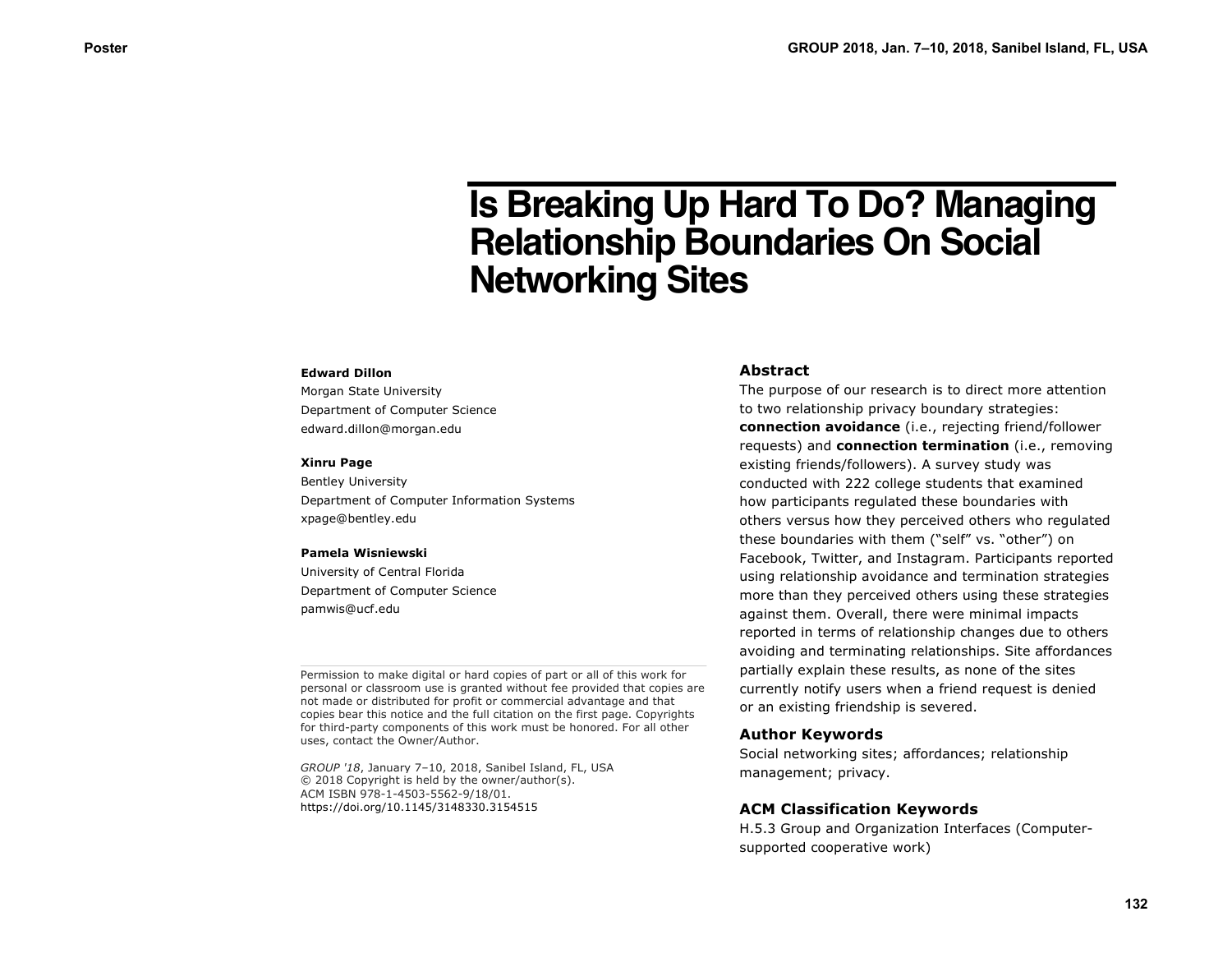# **Research Hypotheses**

**H1:** Social media users are more likely to be aware of their own *connection avoidance* behaviors than that of others.

**H2:** Social media users are more likely to perceive a relational impact from *connection avoidance* behaviors of others than of themselves.

**H3:** Social media users are more likely to be aware of their own *connection termination* behaviors than that of others.

**H4:** Social media users are more likely to *avoid* new connections than they are to *terminate* existing ones.

Table 1: Research Hypotheses

# **Introduction**

Research on the topic of social media and privacy often frames privacy as a process of interpersonal boundary regulation [4] where individuals must choose what information is appropriate to disclose to others within one's social network [3]. Less research has focused on networked privacy in broader terms, such as how we manage our relational boundaries with others [7] through the affordances provided by social media platforms. Some research has studied the reasons why people unfriend others on Facebook; both online (e.g., inappropriate or polarizing posts) and offline factors (e.g., changes in the relationship) played a critical role in these decisions [5]. Other research has spoken to the negative emotional impact of online avoidance and ostracism [6]. When rejection occurs in interpersonal relationships [2], there is a facilitator ("rejector") and a recipient ("rejected") involved. The recipients tend to feel more upset that the relationship ended. We explore this relationship dynamic of "self" versus "other" in more depth within social networking site contexts.

# **Methods**

# *Research Overview*

Online relationships and boundaries management among social media users is a topic of interest within the GROUP community. Forte et al. [1] examined the strength of potentially "awkward" relationships that can occur between high school students and adults on social media sites and found that such relational ties could be beneficial to both parties. Similarly, our work examines another type of awkward social networking site interaction; specifically, we examined users' **connection avoidance** (i.e., rejecting friend/follower requests) and **connection termination** (i.e., removing existing friends/followers) strategies.

### *Web-based Survey Design*

We distributed a web-survey that examined users' experience using three popular social networking sites: Facebook, Twitter, and Instagram. Two relationship *avoidance* ("ever turned down a friend/follower request") and *termination* ("ever removed/unfollowed someone as a friend/follower") questions were asked from the vantage point of *self* ("Have you") and *other* ("Has someone"). For the *connection avoidance*  questions, we followed up on whether participants felt these actions changed their underlying relationships. Questions were repeated for each social networking platform. Measures solicited a "yes/no" response.

#### *Research Hypotheses*

To understand how participants' relationship boundary management behaviors differed from their perceptions of the relational boundary management behaviors of others, as well as the perceived impact on their relationships, four initial hypotheses were established, which are outlined in **Table 1**. We conducted the McNemar's statistical test for paired categorical data to test our hypotheses. **Table 2** shows the relative percentages of "yes" for each question and platform.

#### **Results**

#### *Participants*

The participants were college students recruited from Clemson University. The final sample (N=222) included 86 males and 136 females, ranging in age from 18 to 28 years (*M*=20.23, *SD*=1.70). **H1** was supported for all platforms. On Facebook  $(X^2(df = 1, p < 0.01) =$ *73.11),* Twitter (*X<sup>2</sup> (df = 1, p <0.01) = 7.2),* and Instagram  $(X^2(df = 1, p < 0.01) = 19.32)$ , participants reported using connection avoidance strategies (i.e., rejecting a request) significantly more often than they reported others using this strategy towards them.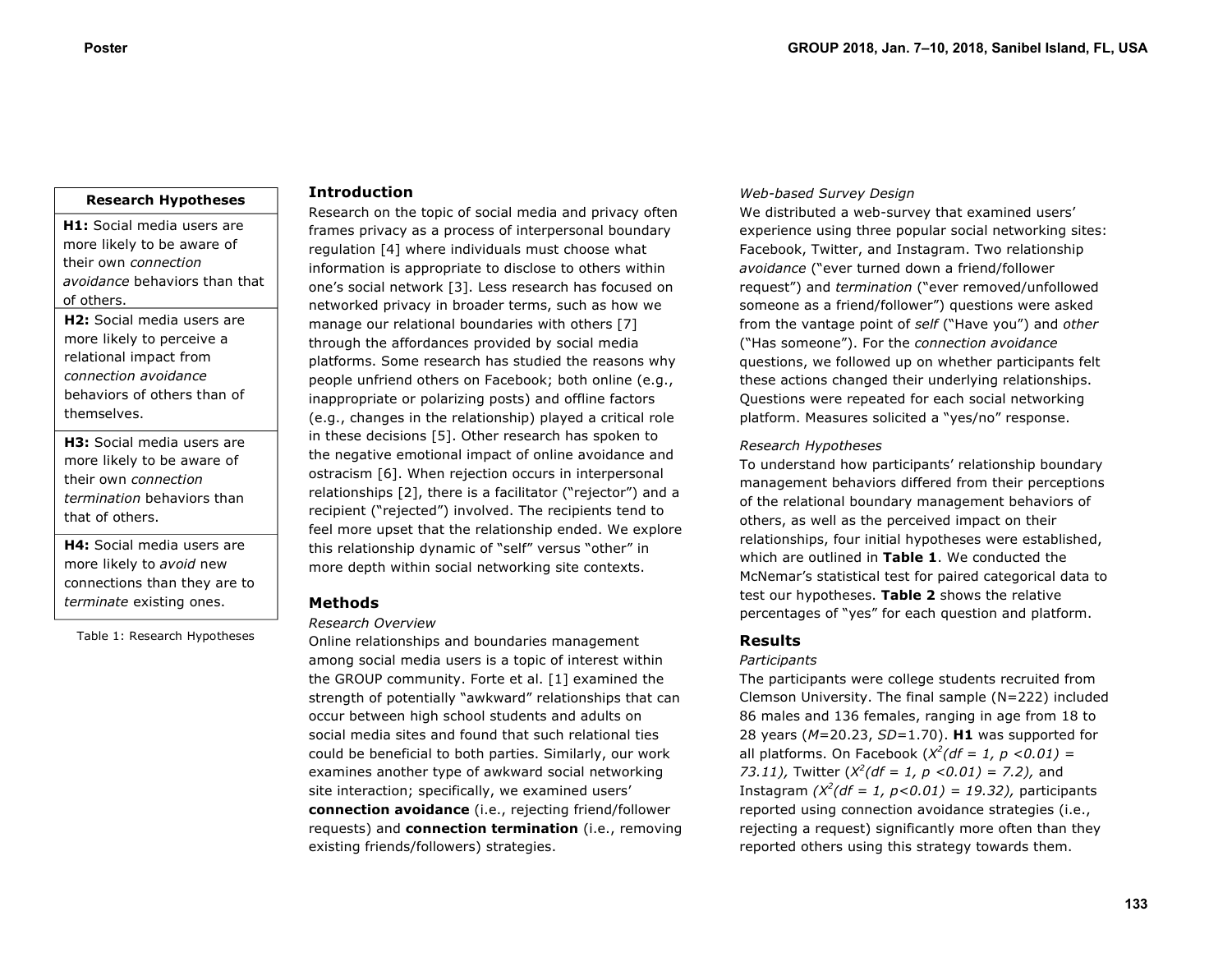|                | <b>Connection Avoidance</b><br>(Rejecting a Request) |              | <b>Relationship Change</b><br>(Avoidance) |              | <b>Connection Termination</b><br>(Removing Connection) |              |
|----------------|------------------------------------------------------|--------------|-------------------------------------------|--------------|--------------------------------------------------------|--------------|
|                | Self                                                 | <b>Other</b> | <b>Self</b>                               | <b>Other</b> | Self                                                   | <b>Other</b> |
| Facebook       | 97%                                                  | 59%          | 7%                                        | 5%           | 94%                                                    | 82%          |
| <b>Twitter</b> | 50%                                                  | 38%          | 4%                                        | 3%           | 72%                                                    | 64%          |
| Instagram      | 54%                                                  | 33%          | 4%                                        | 3%           | 60%                                                    | 48%          |

Table 2: Percentage of "Yes" Responses to Survey Questions

However, the difference in perceptions between self and other for relational change due to these connection avoidance behaviors was negligible (**H2**, Unsupported), likely because reports of change were relatively low overall (ranging between 3%-7% of participants stating the avoidance behaviors caused a relational impact).

**Hypothesis Results**

**H1, Supported:** Connection Avoidance, Self > Others

# **H2, Not Supported:**

Connection Avoidance, Relational Impact, Self < Others

# **H3, Supported:**

Connection Termination, Self > Others

**H4, Not Supported:**  Connection Avoidance > Connection Termination

Table 3: Summary of Findings

# For **H3**, we found that participants significantly reported using connection termination (i.e., removing a friend/follower) more themselves than they experienced being unfriended or unfollowed by others on Facebook  $(X^2(df = 1, p < 0.01) = 17.63)$ , Twitter  $(X^2(df = 1, p = 0.01) = 6.26)$ , and Instagram  $(X^2(df = 1, p = 0.01)$ 1, p<0.01) = 12.03). For **H4**, McNemar's test revealed a statistical significance for Twitter ( $X^2$  (df = 1, p  $(0.01) = 24.50$ , but in the opposite direction than expected. Twitter users were more likely to terminate an existing relationship (i.e., unfollow someone) than to reject a request from a potential follower. This is consistent with the platform's affordances, which by default, Twitter accounts are public and allow anyone to follow another user. In order to approve followers, one has to change their privacy settings to private. **Table 3** provides an overall summary of the findings for each hypothesis.

# **Discussion**

#### *Key Research Findings*

The key finding from this research is that social networking site users reported using connection avoidance and termination strategies significantly more often than they perceived others using these strategies to create relationship boundaries with them. This suggests that users had a higher level of awareness of their own relationship management strategies than that of others. These results can potentially be explained by the transparency and affordances provided within the social media platforms. In all cases, Facebook, Twitter, and Instagram do not notify users when their request for a relationship connection is rejected or when an existing relationship is terminated. This lack of transparency made it difficult for social media users to know when others erect boundaries to put distance between themselves and that user. As a result, however, we believe that this helped explain why we did not see a significant difference for Hypothesis 2. Because users were not as aware of relationship boundaries created by others, they were less likely to perceive a negative relational impact.